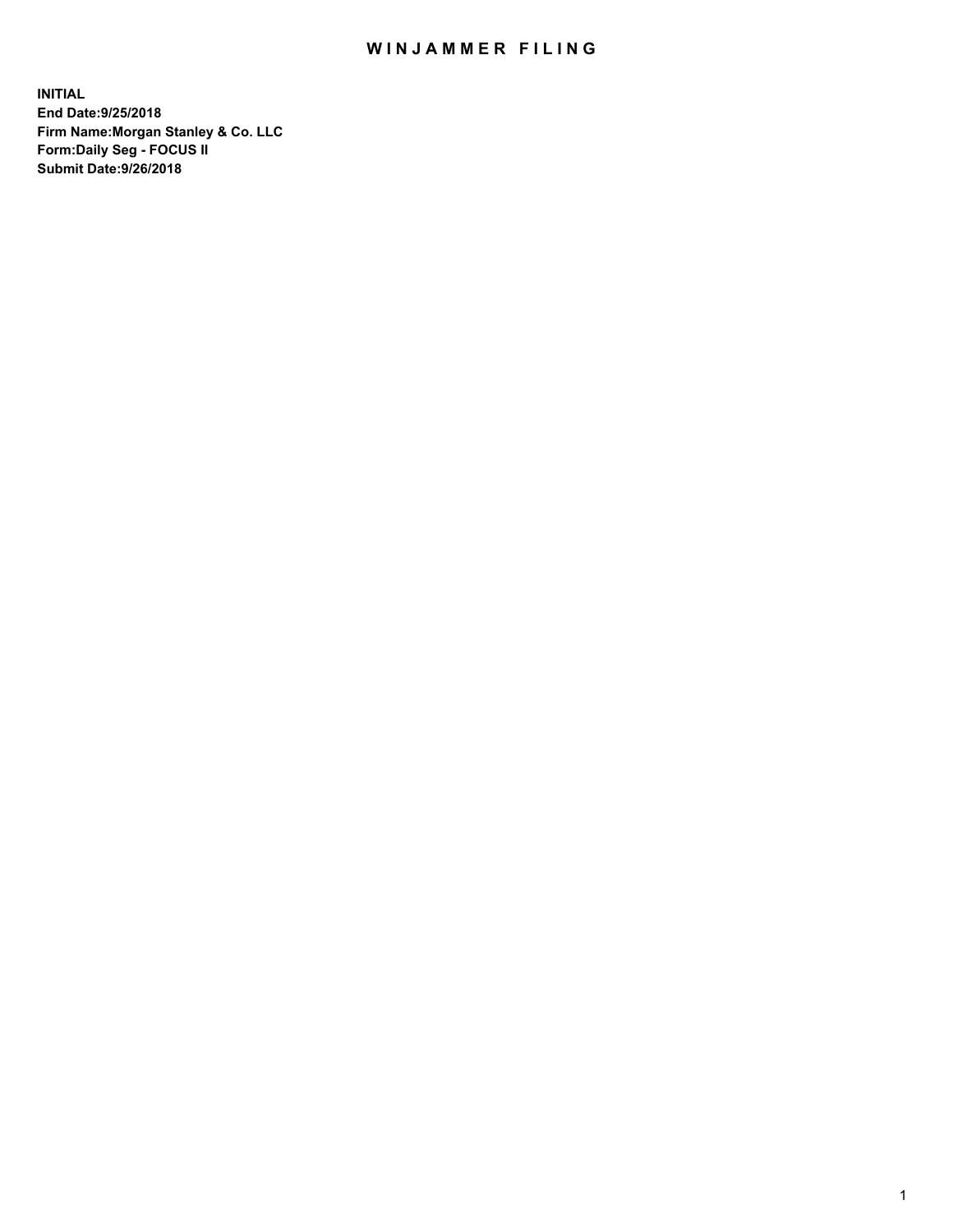**INITIAL End Date:9/25/2018 Firm Name:Morgan Stanley & Co. LLC Form:Daily Seg - FOCUS II Submit Date:9/26/2018 Daily Segregation - Cover Page**

| Name of Company                                                                                                                                                                                                                                                                                                                | Morgan Stanley & Co. LLC                               |
|--------------------------------------------------------------------------------------------------------------------------------------------------------------------------------------------------------------------------------------------------------------------------------------------------------------------------------|--------------------------------------------------------|
| <b>Contact Name</b>                                                                                                                                                                                                                                                                                                            | <b>Ikram Shah</b>                                      |
| <b>Contact Phone Number</b>                                                                                                                                                                                                                                                                                                    | 212-276-0963                                           |
| <b>Contact Email Address</b>                                                                                                                                                                                                                                                                                                   | lkram.shah@morganstanley.com                           |
| FCM's Customer Segregated Funds Residual Interest Target (choose one):<br>a. Minimum dollar amount: ; or<br>b. Minimum percentage of customer segregated funds required:% ; or<br>c. Dollar amount range between: and; or<br>d. Percentage range of customer segregated funds required between:% and%.                         | 280,000,000<br><u>0</u><br><u>0 0</u><br>0 Q           |
| FCM's Customer Secured Amount Funds Residual Interest Target (choose one):<br>a. Minimum dollar amount: ; or<br>b. Minimum percentage of customer secured funds required:%; or<br>c. Dollar amount range between: and; or<br>d. Percentage range of customer secured funds required between:% and%.                            | 140,000,000<br><u>0</u><br><u>00</u><br>0 <sub>0</sub> |
| FCM's Cleared Swaps Customer Collateral Residual Interest Target (choose one):<br>a. Minimum dollar amount: ; or<br>b. Minimum percentage of cleared swaps customer collateral required:% ; or<br>c. Dollar amount range between: and; or<br>d. Percentage range of cleared swaps customer collateral required between:% and%. | 92,000,000<br><u>0</u><br><u>00</u><br>0 <sup>0</sup>  |

Attach supporting documents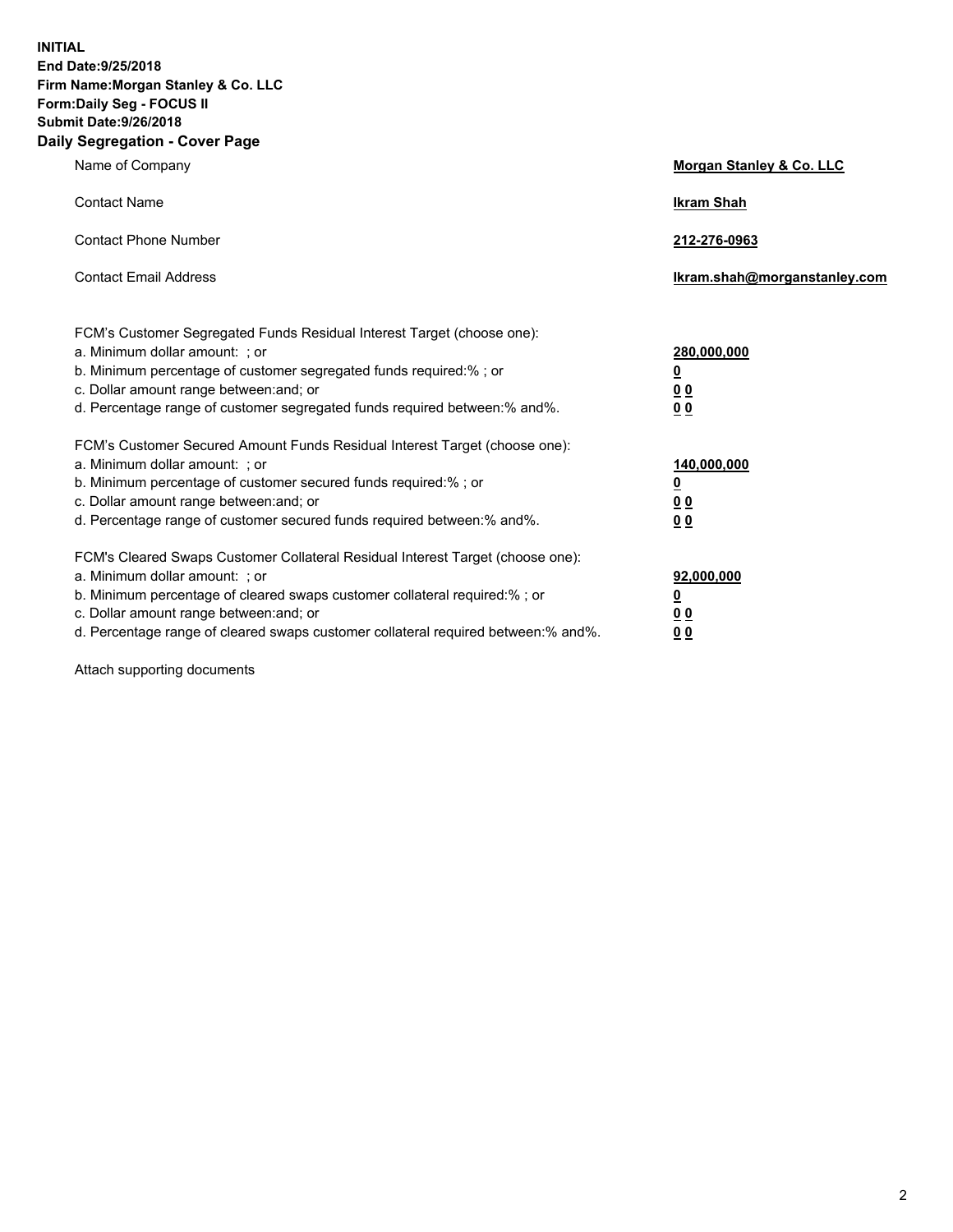## **INITIAL End Date:9/25/2018 Firm Name:Morgan Stanley & Co. LLC Form:Daily Seg - FOCUS II Submit Date:9/26/2018**

## **Daily Segregation - Secured Amounts**

|     | Foreign Futures and Foreign Options Secured Amounts                                                        |                                    |
|-----|------------------------------------------------------------------------------------------------------------|------------------------------------|
|     | Amount required to be set aside pursuant to law, rule or regulation of a foreign                           | $0$ [7305]                         |
|     | government or a rule of a self-regulatory organization authorized thereunder                               |                                    |
| 1.  | Net ledger balance - Foreign Futures and Foreign Option Trading - All Customers                            |                                    |
|     | A. Cash                                                                                                    | 2,748,984,303 [7315]               |
|     | B. Securities (at market)                                                                                  | 2,318,465,280 [7317]               |
| 2.  | Net unrealized profit (loss) in open futures contracts traded on a foreign board of trade                  | 379,404,272 [7325]                 |
| 3.  | Exchange traded options                                                                                    |                                    |
|     | a. Market value of open option contracts purchased on a foreign board of trade                             | 20,440,510 [7335]                  |
|     | b. Market value of open contracts granted (sold) on a foreign board of trade                               | -20,236,321 [7337]                 |
| 4.  | Net equity (deficit) (add lines 1.2. and 3.)                                                               | 5,447,058,044 [7345]               |
| 5.  | Account liquidating to a deficit and account with a debit balances - gross amount                          | 114,901,380 [7351]                 |
|     | Less: amount offset by customer owned securities                                                           | -114,315,453 [7352] 585,927 [7354] |
| 6.  | Amount required to be set aside as the secured amount - Net Liquidating Equity                             | 5,447,643,971 [7355]               |
|     | Method (add lines 4 and 5)                                                                                 |                                    |
| 7.  | Greater of amount required to be set aside pursuant to foreign jurisdiction (above) or line                | 5,447,643,971 [7360]               |
|     | 6.                                                                                                         |                                    |
|     | FUNDS DEPOSITED IN SEPARATE REGULATION 30.7 ACCOUNTS                                                       |                                    |
| 1.  | Cash in banks                                                                                              |                                    |
|     | A. Banks located in the United States                                                                      | 418,722,263 [7500]                 |
|     | B. Other banks qualified under Regulation 30.7                                                             | 918,401,864 [7520] 1,337,124,127   |
|     |                                                                                                            | [7530]                             |
| 2.  | Securities                                                                                                 |                                    |
|     | A. In safekeeping with banks located in the United States                                                  | 70,795,439 [7540]                  |
|     | B. In safekeeping with other banks qualified under Regulation 30.7                                         | 0 [7560] 70,795,439 [7570]         |
| 3.  | Equities with registered futures commission merchants                                                      |                                    |
|     | A. Cash                                                                                                    | 7,357,749 [7580]                   |
|     | <b>B.</b> Securities                                                                                       | $0$ [7590]                         |
|     | C. Unrealized gain (loss) on open futures contracts                                                        | 622,390 [7600]                     |
|     | D. Value of long option contracts                                                                          | $0$ [7610]                         |
|     | E. Value of short option contracts                                                                         | 0 [7615] 7,980,139 [7620]          |
| 4.  | Amounts held by clearing organizations of foreign boards of trade                                          |                                    |
|     | A. Cash                                                                                                    | $0$ [7640]                         |
|     | <b>B.</b> Securities                                                                                       | $0$ [7650]                         |
|     | C. Amount due to (from) clearing organization - daily variation                                            | $0$ [7660]                         |
|     | D. Value of long option contracts                                                                          | $0$ [7670]                         |
|     | E. Value of short option contracts                                                                         | 0 [7675] 0 [7680]                  |
| 5.  | Amounts held by members of foreign boards of trade                                                         |                                    |
|     | A. Cash                                                                                                    | 1,595,848,177 [7700]               |
|     | <b>B.</b> Securities                                                                                       | 2,247,669,841 [7710]               |
|     | C. Unrealized gain (loss) on open futures contracts                                                        | 378,781,882 [7720]                 |
|     | D. Value of long option contracts                                                                          | 20,440,510 [7730]                  |
|     | E. Value of short option contracts                                                                         | -20,236,321 [7735] 4,222,504,089   |
|     |                                                                                                            | [7740]                             |
| 6.  | Amounts with other depositories designated by a foreign board of trade                                     | $0$ [7760]                         |
| 7.  | Segregated funds on hand                                                                                   | $0$ [7765]                         |
| 8.  | Total funds in separate section 30.7 accounts                                                              | 5,638,403,794 [7770]               |
| 9.  | Excess (deficiency) Set Aside for Secured Amount (subtract line 7 Secured Statement<br>Page 1 from Line 8) | 190,759,823 [7380]                 |
| 10. | Management Target Amount for Excess funds in separate section 30.7 accounts                                | 140,000,000 [7780]                 |
|     |                                                                                                            |                                    |

11. Excess (deficiency) funds in separate 30.7 accounts over (under) Management Target **50,759,823** [7785]

3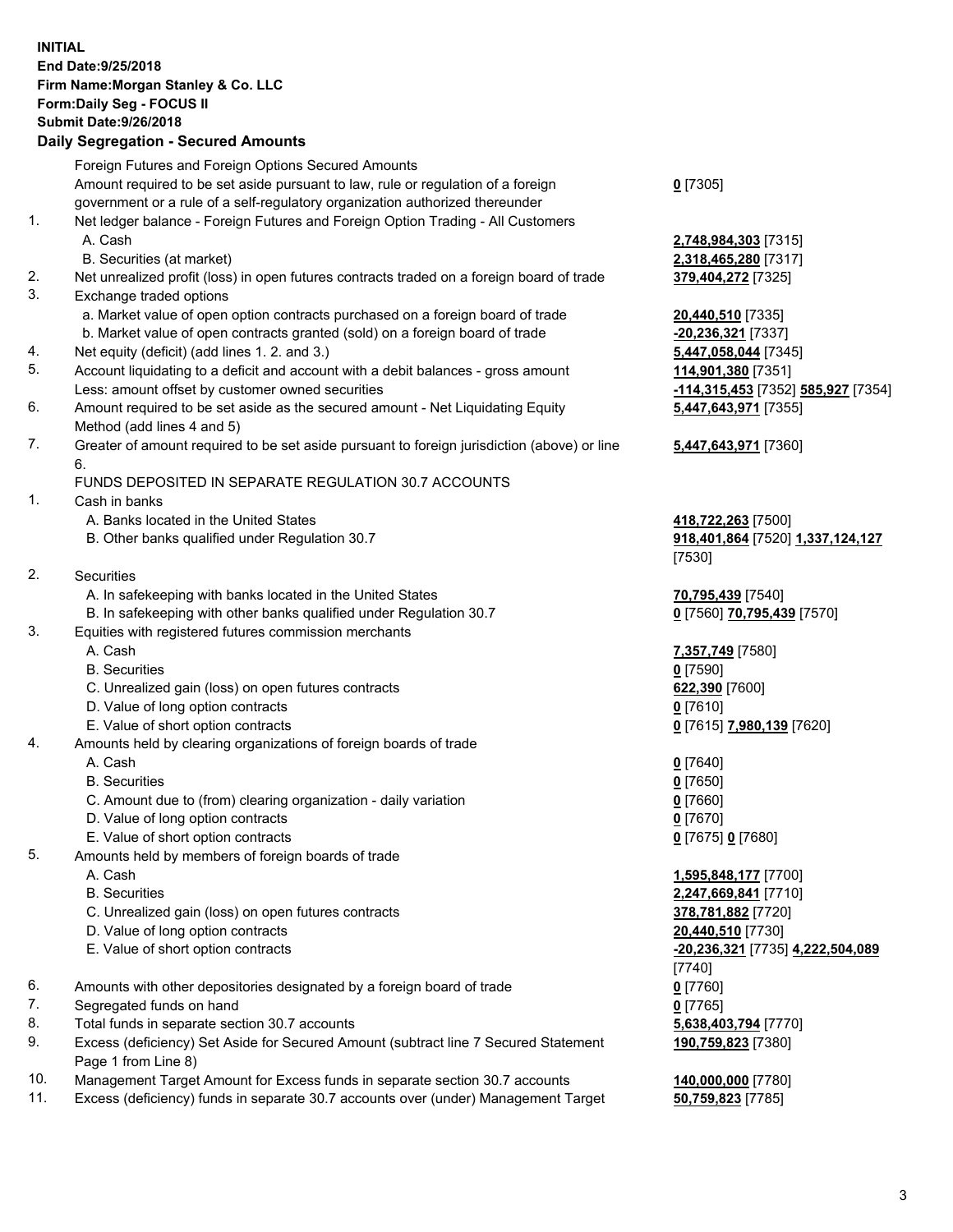**INITIAL End Date:9/25/2018 Firm Name:Morgan Stanley & Co. LLC Form:Daily Seg - FOCUS II Submit Date:9/26/2018 Daily Segregation - Segregation Statement** SEGREGATION REQUIREMENTS(Section 4d(2) of the CEAct) 1. Net ledger balance A. Cash **11,454,434,530** [7010] B. Securities (at market) **6,287,699,941** [7020] 2. Net unrealized profit (loss) in open futures contracts traded on a contract market **-463,472,978** [7030] 3. Exchange traded options A. Add market value of open option contracts purchased on a contract market **367,496,146** [7032] B. Deduct market value of open option contracts granted (sold) on a contract market **-502,104,719** [7033] 4. Net equity (deficit) (add lines 1, 2 and 3) **17,144,052,920** [7040] 5. Accounts liquidating to a deficit and accounts with debit balances - gross amount **504,226,532** [7045] Less: amount offset by customer securities **-502,285,742** [7047] **1,940,790** [7050] 6. Amount required to be segregated (add lines 4 and 5) **17,145,993,710** [7060] FUNDS IN SEGREGATED ACCOUNTS 7. Deposited in segregated funds bank accounts A. Cash **5,435,061,846** [7070] B. Securities representing investments of customers' funds (at market) **0** [7080] C. Securities held for particular customers or option customers in lieu of cash (at market) **579,367,760** [7090] 8. Margins on deposit with derivatives clearing organizations of contract markets A. Cash **5,886,044,436** [7100] B. Securities representing investments of customers' funds (at market) **0** [7110] C. Securities held for particular customers or option customers in lieu of cash (at market) **5,708,332,181** [7120] 9. Net settlement from (to) derivatives clearing organizations of contract markets **-3,450,589** [7130] 10. Exchange traded options A. Value of open long option contracts **367,496,146** [7132] B. Value of open short option contracts **and the set of our of the set of our of the set of our of the set of the set of the set of the set of the set of the set of the set of the set of the set of the set of the set of th** 11. Net equities with other FCMs A. Net liquidating equity **5,503,987** [7140] B. Securities representing investments of customers' funds (at market) **0** [7160] C. Securities held for particular customers or option customers in lieu of cash (at market) **0** [7170] 12. Segregated funds on hand **0** [7150] 13. Total amount in segregation (add lines 7 through 12) **17,476,251,048** [7180] 14. Excess (deficiency) funds in segregation (subtract line 6 from line 13) **330,257,338** [7190]

- 15. Management Target Amount for Excess funds in segregation **280,000,000** [7194]
- 16. Excess (deficiency) funds in segregation over (under) Management Target Amount Excess

**50,257,338** [7198]